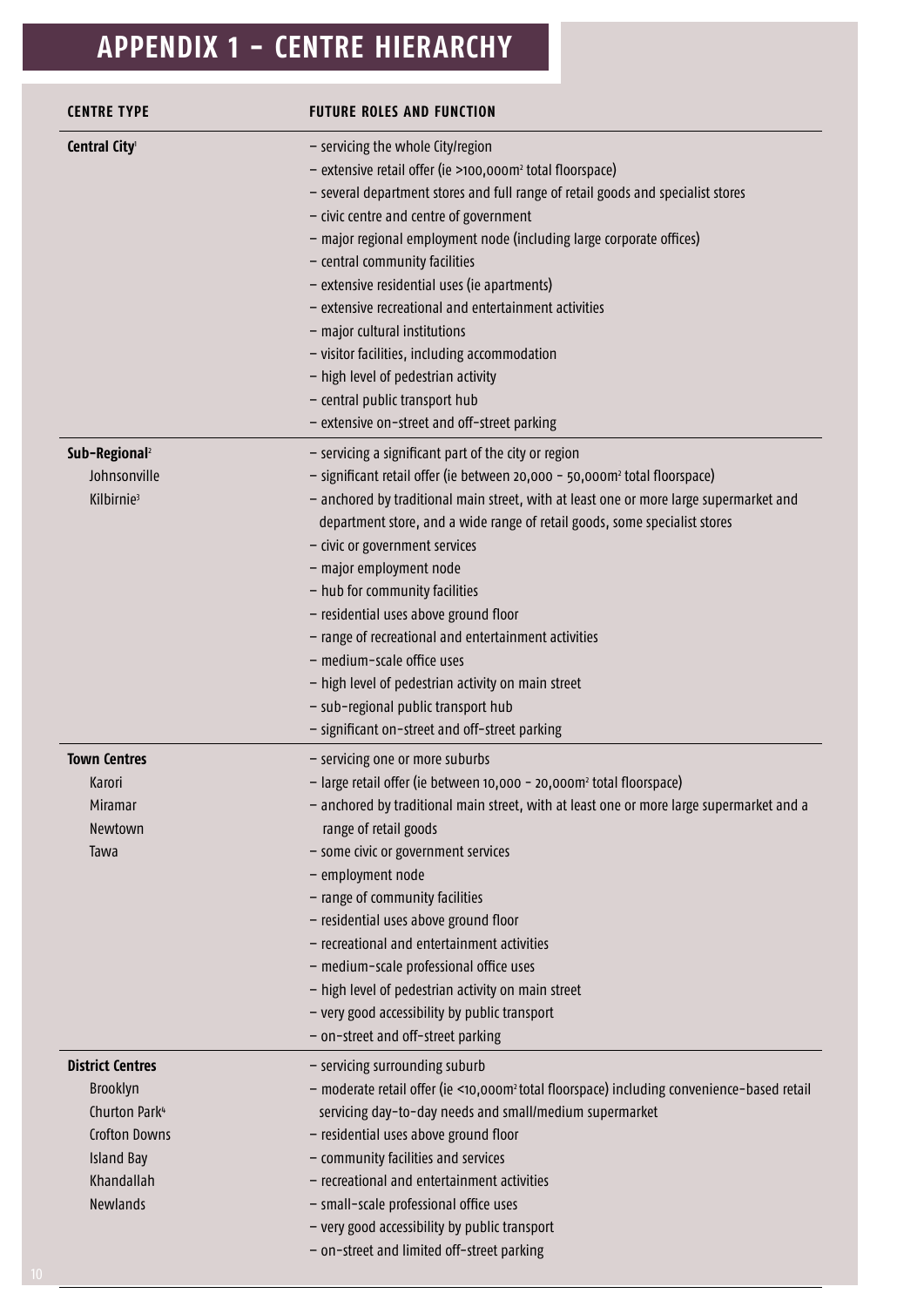## **APPENDIX 1 - Continued...**

### **Neighbourhood Centres**

Aro Valley Berhampore Broadway, Strathmore Constable Street, Newtown Crofton Road, Ngaio Darlington Road, Miramar Hataitai Kelburn Lincolnshire Farm Neighbourhood Centre<sup>5</sup> Linden Marsden Village Mersey Street, Island Bay Newlands Road Ngaio Northland Onepu Road, Lyall Bay Roseneath Seatoun Shorland Park shops, Island Bay Standen Street shops, Karori **Strathmore** Thorndon Tringham Street, Karori

Wadestown

- servicing surrounding residential neighbourhood
- small retail offer based on convenience-based retail (ie <2,000m2 total floorspace) servicing day-to-day needs
- community services
- small-scale professional offices and specialist retail
- easy pedestrian access to neighbourhood area
- good accessibility by public transport
- generally on-street parking